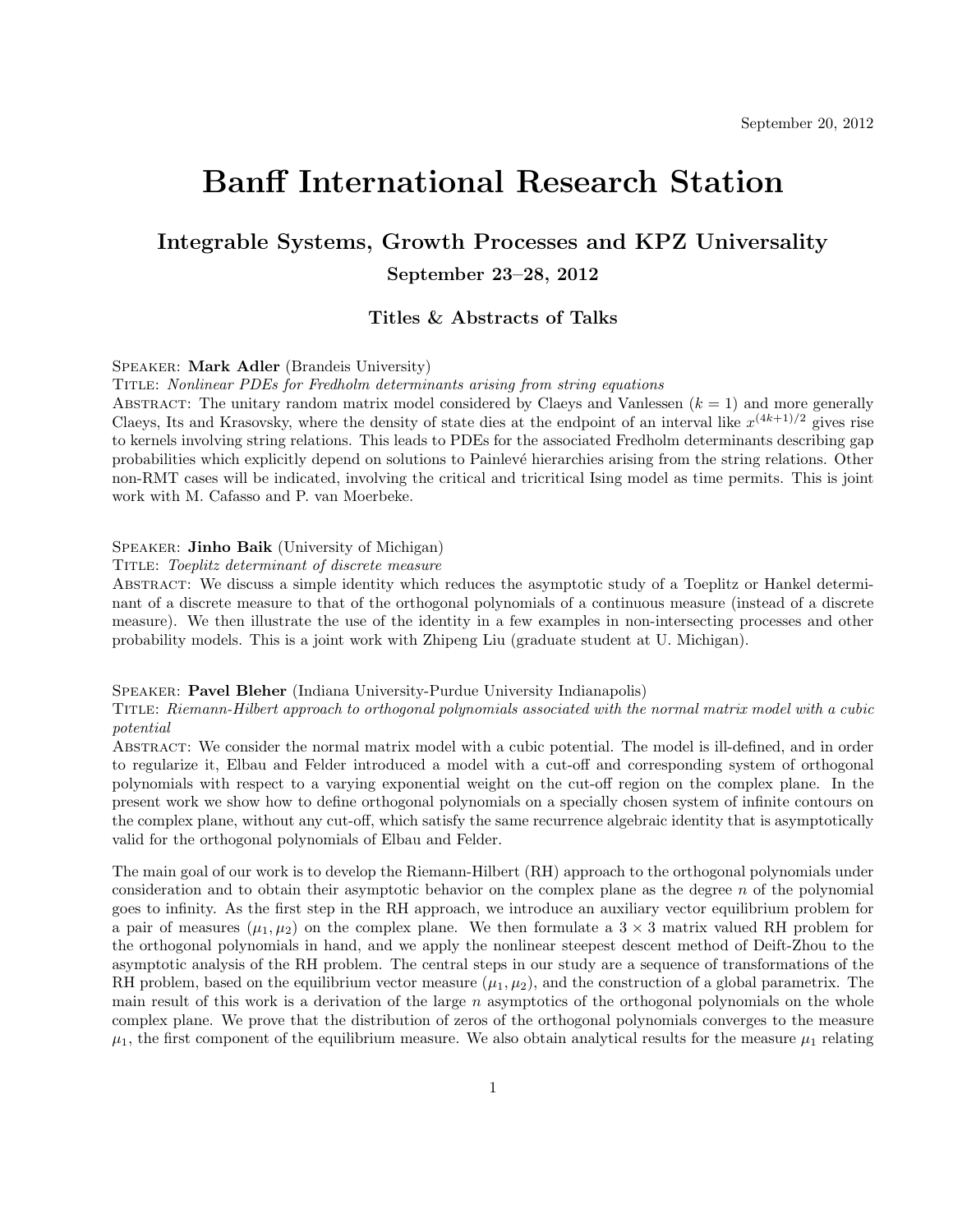it to the distribution of eigenvalues in the normal matrix model which is uniform in a domain bounded by a simple closed curve. This is a joint project with Arno Kuijlaars.

#### Speaker: Alex Bloemendal (Harvard University)

#### TITLE: Spiking Tracy-Widom  $(\beta)$

ABSTRACT: Investigating the Baik–Ben Arous–Péché phase transition using the Ramírez–Rider–Virág soft edge operator limit led to new distributions: deformations of Tracy-Widom  $(\beta)$ , generalizing those found near the transition in the original  $\beta = 2$  case. I will review how these distributions are characterized in terms of a matrixvalued version of the stochastic Airy operator, and alternatively in terms of an interesting diffusion and related linear PDE (joint work with B. Virág). There is an explicit but somewhat mysterious connection to the Painlevé II structure at  $\beta = 2$  and 4 (joint work also with J. Baik and A. Its). Finally, there is promising evidence that the PDE is numerically useful (joint work with B. Sutton).

## Speaker: Alexei Borodin (MIT)

#### Title: A CLT for Plancherel representations of the infinite-dimensional unitary group

Abstract: We study asymptotics of traces of (noncommutative) monomials formed by images of certain elements of the universal enveloping algebra of the infinite-dimensional unitary group in its Plancherel representations. We prove that they converge to (commutative) moments of a Gaussian process that can be viewed as a collection of simply yet nontrivially correlated two-dimensional Gaussian Free Fields. The limiting process has previously arisen via the global scaling limit of spectra for submatrices of Wigner Hermitian random matrices. Based on joint work with Alexey Bufetov.

#### Speaker: Yang Chen (University of Macau)

TITLE: Towards a unified characterization of MIMO mutual information distribution: A Painlevé based approach ABSTRACT: We make use of the recently derived Painlevé V characterization of the mutual information for single user MIMO system to study the left and right tails of the PDF of the associated distribution.

## Speaker: Sunil Chhita (KTH Royal Institute of Technology)

#### Title: Some coupling functions of domino tilings of Aztec diamonds

Abstract: The inverse Kasteleyn matrix of a bipartite graph holds much information about the perfect matchings of the graph such as its local statistics. These statistics can be used to find global and local asymptotic behavior. In this talk, we present three different weightings (one-periodic, two-periodic and q*vol* weightings) for domino tilings of the Aztec diamond each with different but striking limiting behavior. We show that it is possible to find recurrence relations which allows a derivation of the inverse Kasteleyn matrix. This is joint work with Benjamin Young (University of Oregon).

#### Speaker: Ivan Corwin (Clay Mathematics Institute and MIT)

#### Title: From duality to determinants

Abstract: I will explain duality for ASEP and then solve the associated PDEs for special initial conditions via a contour integral ansatz. Using the resulting formulas I develop generating series which identify particle location distributions and which can be expressed as Fredholm determinants (one of which coincides with the famous Tracy-Widom ASEP formula). Asymptotics of such expressions are readily computable and lead to KPZ universality class fluctuations. This is based on joint work with Alexei Borodin and Tomohiro Sasamoto.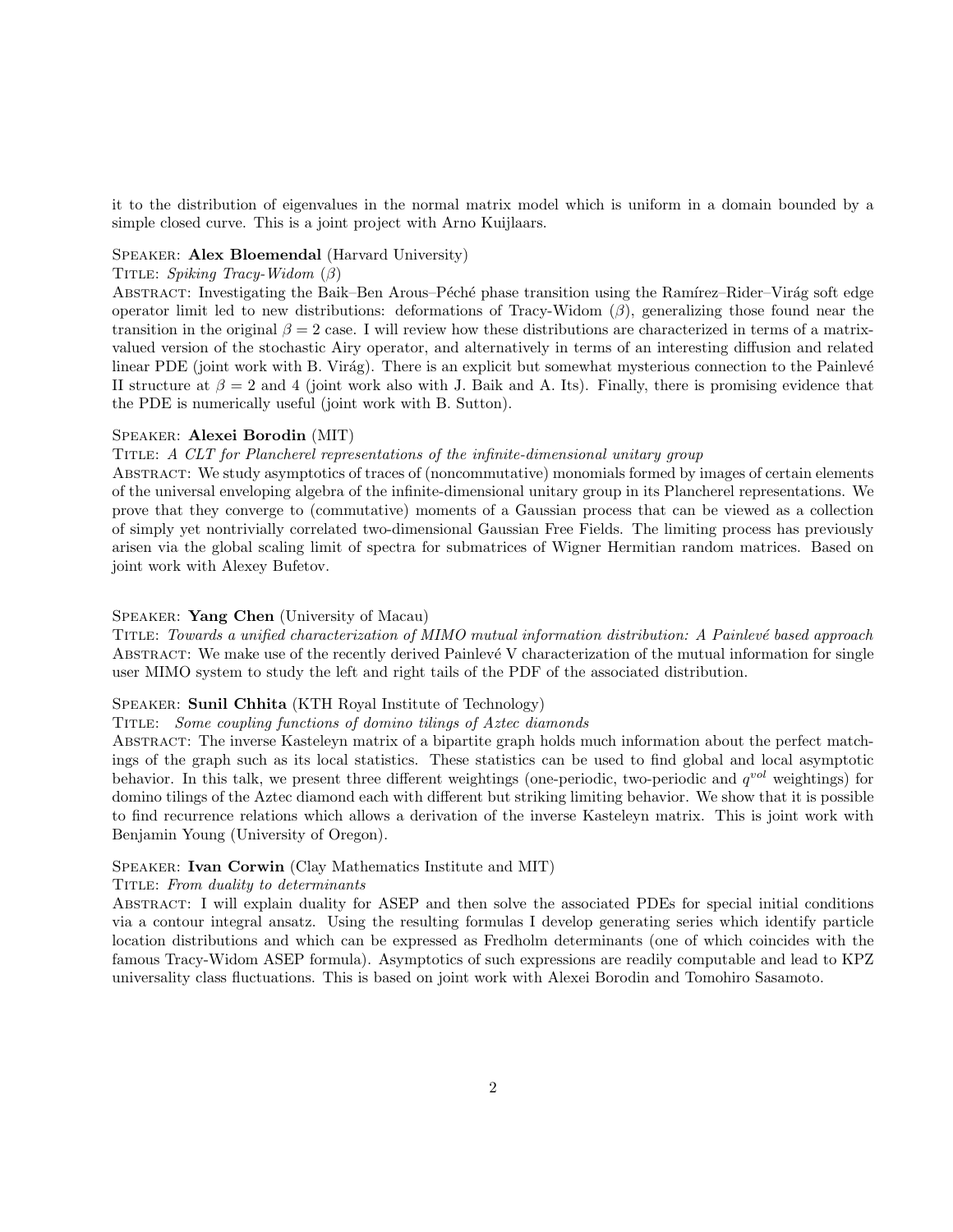Speaker: Alexander Gamburd (The Graduate Center, CUNY) TITLE: TBA ABSTRACT:

## SPEAKER: Friedrich Götze (Bielefeld University)

Title: Local universality of repulsive particle systems and random matrices

Abstract: We show that local correlation universality holds for deformations of the GUE ensemble which don't allow a spectral interpretation, but have a local repulsion exponent equal to that of GUE eigenvalues. This is joint work with M. Venker. Extensions of these results for  $\beta$ -ensembles will be discussed.

#### SPEAKER: **John Harnad** (CRM, University of Montreal  $\&$  Concordia University)

#### Title: Convolution symmetries and flows

Abstract: We show how an infinite abelian group of "additional symmetries" can be used to generate new KP tau functions from old. In particular, this can be applied to obtain "externally coupled" matrix model partition functions (like Brezin-Hikami) from the usual ones (e.g. hermitian matrix ensembles with linear exponential deformation classes of  $U(N)$  invariant measures). This can also be applied dynamically, to generate new forms of tau functions, expressed as fermionic expectation values, which represent flows of an infinite abelian group acting by convolutions; (i.e., diagonally in the Fourier series representation). This explains certain non-standard fermionic tau function formulae; e.g., those of Okounkov for tau functions generating crystal growth and those of Bettelhem, Wiegmann et al. for electronic correlators. This is joint work with Alexander Orlov.

#### Speaker: Alexander Its (Indiana University-Purdue University Indianapolis)

#### Title: Quantum entanglement and the block Toeplitz determinants

ABSTRACT: We calculate the von Neumann and Rényi entropies of a large block of consecutive spins in the ground state of the XY spin chain on an infinite lattice. We also evaluate the spectrum of the corresponding reduced density matrix. Analytically, the problem is reduced to the asymptotical evaluation of certain Toeplitz determinants with matrix valued symbols—the "block" Toeplitz determinants. The key feature of our approach is the use of Riemann-Hilbert techniques in conjunction with Widom's limit theorem for the block Toeplitz determinants. The talk is based on the joint works with F. Franchini, B.-Q. Jin, V. E. Korepin, F. Mezzadri, M. Mo, and L. A. Takhtajan. If time permits, we shall outline the work in progress devoted to the entanglement of the subsystem in the XY chain consisting of two separated blocks of consecutive spins (joint project with L. Brightmore, A. B. J. Kuijlaars, V. E. Korepin and F. Mezzadri).

## Speaker: Kurt Johansson (KTH Royal Institute of Technology)

#### TITLE: Particle and dimer asymptotics in the Aztec diamond

Abstract: I will discuss the relationship between the particle approach via non-intersecting paths and the dimer approach, using the Kasteleyn method, to determinantal processes in the Aztec and the double Aztec diamond. I will also discuss some asymptotic dimer statistics in the Aztec diamond. The double Aztec diamond will be further explored in the talk by Pierre van Moerbeke. Joint work with Mark Adler, Sunil Chhita, Pierre van Moerbeke and Ben Young.

#### Speaker: Kenneth D. T-R McLaughlin (University of Arizona)

TITLE: Semiclassical analysis of the focusing nonlinear Schrödinger equation with square barrier initial data ABSTRACT: The semiclassical scaling of the focusing nonlinear Schrödinger equation is a singular limit of a nonlinear partial differential equation; the underlying model is an elliptic system which is ill-posed as an initial value problem. The full partial differential equation has a reasonable global existence theory and so the puzzle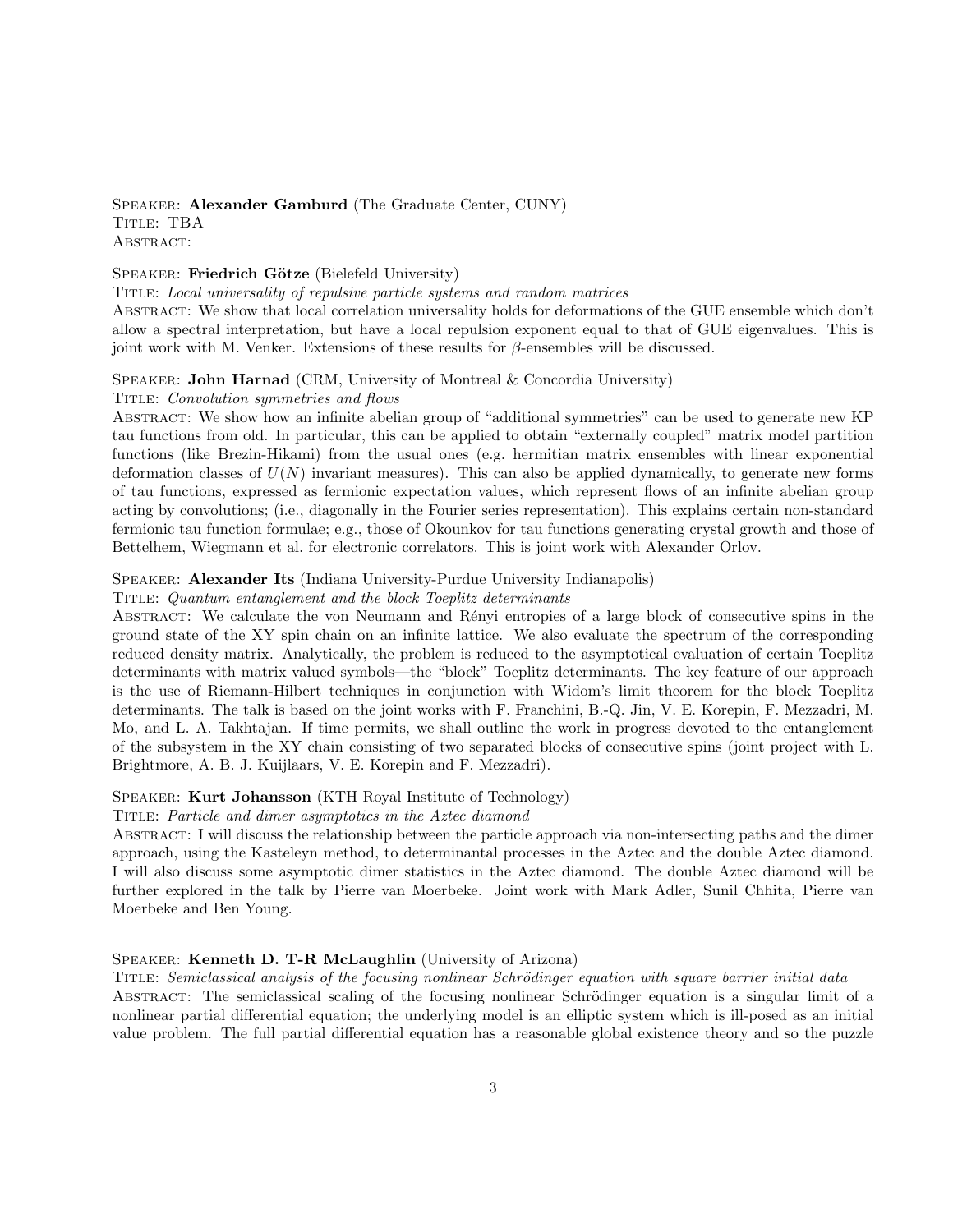is to figure out if/how the ill-posed system emerges from the full equation. For real analytic initial data the dichotomy is not present, and this situation has been studied in a small collection of examples. But when the initial data is not analytic, all bets are off. The work to be presented is the first analytical result in the absence of analyticity, and is joint work with Bob Jenkins.

#### Speaker: Motohico Mulase (UC Davis)

#### Title: The Eynard-Orantin recursion and quantum invariants in geometry

Abstract: In geometry and topology, the Tracy-Widom distribution functions appear as quantum topological invariants. One of the bridges between the two worlds is made by the recent work of Eynard, Orantin, and many others, including string theorists and geometers. In this talk, I will present a few mathematically rigorous examples of this evolving theory. They illustrate the interplay between random matrices, algebraic geometry of moduli spaces, symmetric functions, integrable systems, and the Schrödinger equations satisfied by various quantum invariants. The talk is based on my collaborations with Bouchard, Eynard, Shadrin, Sulkowski, and others.

#### Speaker: Eric Nordenstam (University of Vienna)

#### TITLE: Tilings of half a hexagon

Abstract: We study tilings of a certain region in the plane which we call the Novak half-hexagon. It turns out that the number of tilings with rhombuses of a size  $n$  Novak half-hexagon is exactly the number of tilings with dominoes of a size n Aztec diamond, which is a tiling model that is extremely well studied in the random matrix community. In our failed attempt to find a combinatorial bijection between these objects, we nevertheless found many interesting similarities between these two models. There is an algorithm to sample tilings of the Novak halfhexagon which is very reminiscent to the shuffling algorithm for the Aztec diamond. The Arctic Circle Theorem for the Aztec diamond can be used to prove an Arctic Parabola Theorem for the Novak half-hexagon. There is also a determinantal point process associated to this model for which we derive the kernel.

#### Speaker: Neil O'Connell (University of Warwick)

## Title: Tropical RSK correspondence, Whittaker functions and random polymers

Abstract: The Robinson-Schensted-Knuth (RSK) correspondence is a combinatorial mapping which plays a fundamental role in the theory of Young tableaux, symmetric functions and representation theory. It is deeply connected with Schur functions and provides a combinatorial framework for understanding the Cauchy-Littlewood identity and Schur measures on integer partitions. It is also the basic structure which lies behind the solvability of a particular family of combinatorial models in probability and statistical physics including longest increasing subsequence problems, directed last passage percolation in  $1 + 1$  dimensions and the totally asymmetric simple exclusion process. The RSK correspondence can be defined by expressions in the max-plus semi-ring. Replacing these expressions by their analogues in the usual algebra, A.N. Kirillov (2000) introduced a geometric lifting of the RSK correspondence which he called the 'tropical RSK correspondence'. We establish a fundamental connection between the tropical RSK correspondence and  $GL(N, R)$ -Whittaker functions, analogous to the connection between the RSK correspondence and Schur functions. This gives rise to a natural family of measures associated with  $GL(N, R)$ -Whittaker functions which are the analogues in this setting of the Schur measures on integer partitions. The corresponding analogue of the Cauchy-Littlewood identity can be seen as a generalisation of an integral identity for  $GL(N, R)$ -Whittaker functions which was conjectured by Bump (1989) and proved by Stade (2002). As an application, we obtain an explicit integral formula for the Laplace transform of the law of the partition function associated with a one-dimensional directed polymer model with log-gamma weights introduced by Timo Seppäläinen. This is based on joint work with Ivan Corwin, Timo Seppäläinen and Nikos Zygouras. I will also briefly describe some more recent work with Timo Seppäläinen and Nikos Zygouras which clarifies the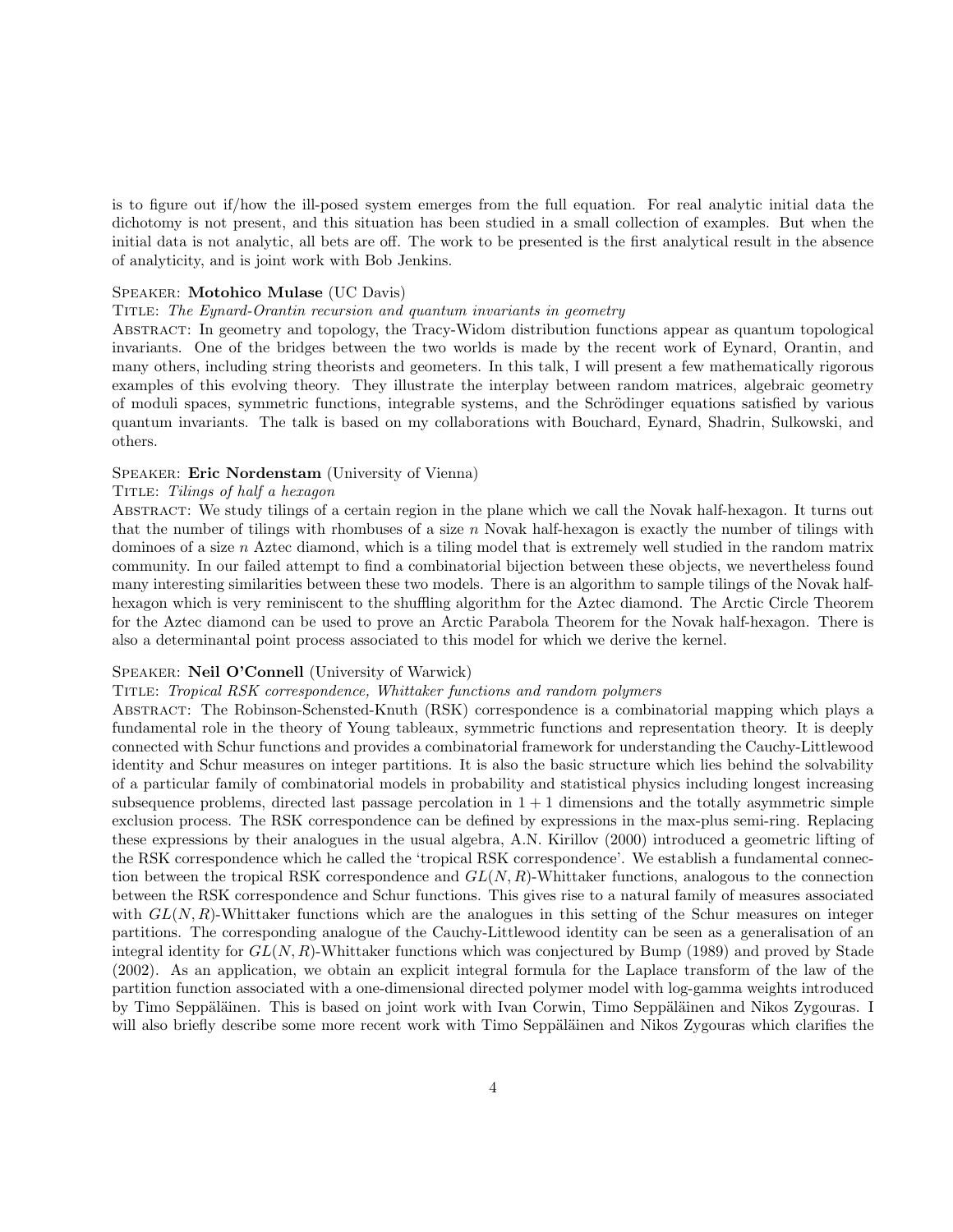connection to Whittaker functions, yields a new proof of Stade's identity and extends naturally to the setting of random polymers with symmetry constraints on the weights.

## Speaker: Janosch Ortmann (University of Toronto)

Title: Product-form invariant measures for Brownian motion with drift satisfying a skew-symmetry type condition

Abstract: Motivated by recent developments on positive-temperature polymer models we propose a generalisation of reflected Brownian motion (RBM) in a polyhedral domain. Our process is obtained by replacing the singular drift on the boundary by a continuous one which depends, via a potential  $U$ , on the position of the process relative to the domain. We show that our generalised process has an invariant measure in product form, under a certain skew-symmetry condition that is independent of the choice of potential. Applications include TASEP-like particle systems, generalisations of Brownian motion with rank-dependent drift and diffusions connected to the generalised Pitman transform.

#### Speaker: Eric Rains (Caltech)

TITLE: Semiclassical biorthogonal functions, elliptic Painlevé, and discrete isomonodromy deformations

ABSTRACT: The appearance of Painlevé transcendents (and generalizations) in the asymptotics of growth models is closely connected to their interpretations as parametrizing isomonodromic deformations of differential equations. In addition to the various hierarchies (Garnier, etc.), the Painlevé equations also generalize to various discrete equations, with the most general being the elliptic Painlevé equation of Sakai. Sakai's construction was motivated by the singularity confinement approach, but I'll discuss how a generalization of Magnus' approach to Painlevé via semiclassical orthogonal polynomials leads to an isomonodromy interpretation of Sakai's construction (and generalizations).

#### SPEAKER: Brian Rider (University of Colorado & Temple University)

#### Title: Spiking the random matrix hard edge

Abstract: In the present company, the BBP phase transition needs no introduction. Nor does the subsequent extension of the phenomena to the general  $\beta$  ensembles via the "random operator" viewpoint by Bloemendal-Virág (BV). I will show one can perturb the (again general  $\beta$ ) hard edge to produce limit laws which contain the BBP-BV family (after a further limiting procedure). This is joint work with José Ramírez. I will also take the opportunity to advertise Painlevé formulas obtained by Igor Rumanov for these perturbed hard edge laws, at  $\beta = 2, 4.$ 

## Speaker: Dan Romik (UC Davis)

#### Title: The Plancherel-TASEP and limit shapes of bumping routes in the RSK algorithm

Abstract: In a joint paper with Piotr Sniady from last year, we found a connection between the probabilistic notion of a second class particle in the exclusion process and "jeu de taquin", a combinatorial operation on Young tableaux that plays an important role in algebraic combinatorics and the representation theory of the symmetric group. We used the interplay between these two points of view to prove a theorem on the limiting speed of a second class particle in a variant of the TASEP governed by Plancherel measure dynamics. I will briefly recount some of these ideas and then focus on some new results from a recent follow-up work (joint with Eric Brattain and Piotr Sniady), in which we derive, as a corollary from the results of the Sniady-Romik paper, a limit shape theorem for the so-called "bumping routes" in the RSK algorithm applied to a random permutation.

Speaker: Tomohiro Sasamoto (Chiba University)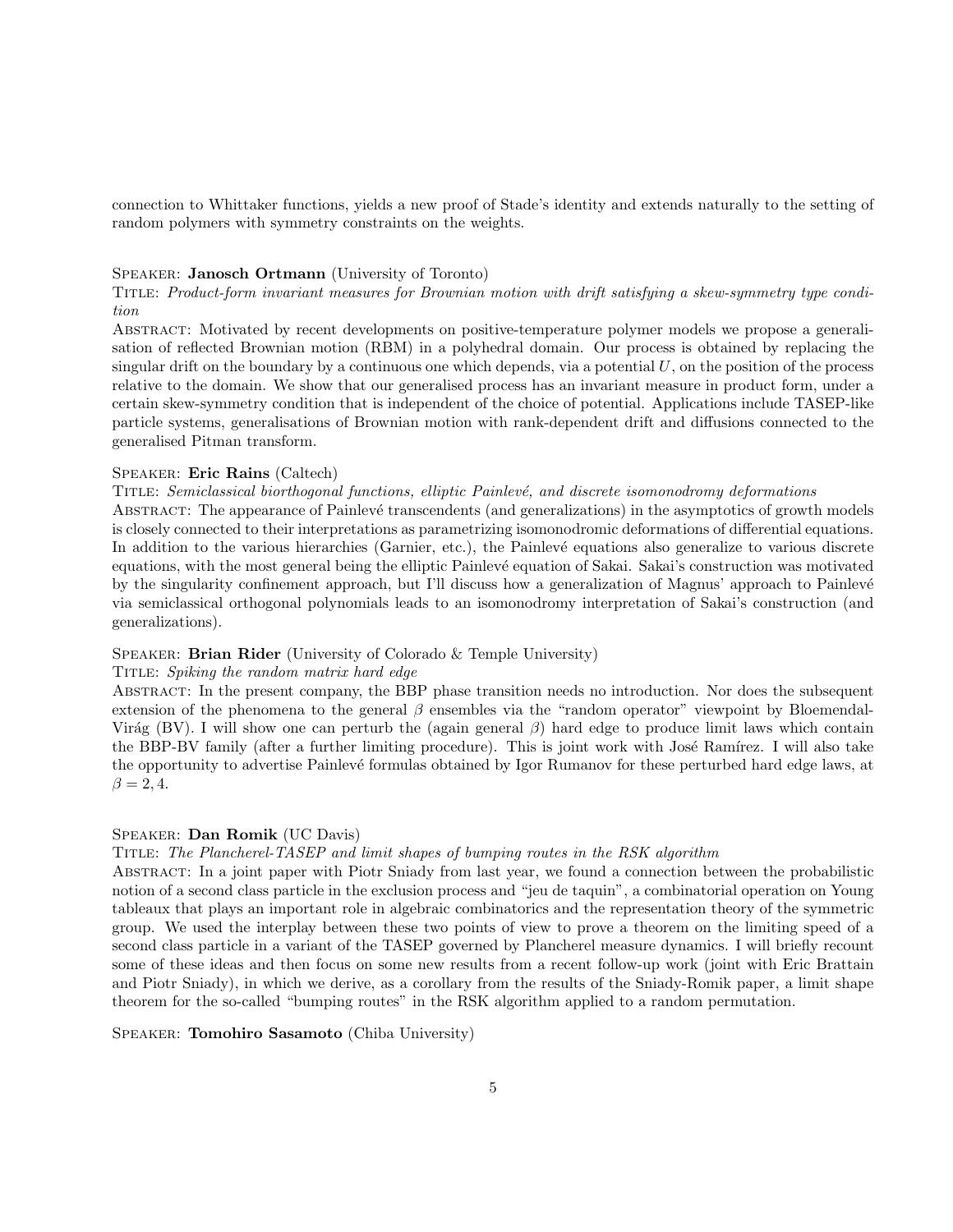#### Title: On the replica analysis of the KPZ equation and q-TASEP

Abstract: We discuss a few aspects of the replica analysis of the KPZ eqatuion and its discrete analogues. Starting from the basics of the replica method, we explain how one can utilize it for the KPZ equation, where are the tricky parts, and how they are regulazied in discrete models like q-TASEP.

#### Speaker: Gregory Schehr (Laboratoire de Physique Theorique d'Orsay)

Title: Extremes of N vicious walkers for large N: Application to the directed polymer and KPZ interfaces ABSTRACT: We compute the joint probability density function (jpdf) of the maximal height  $M$  and its position  $\tau_M$  for N non-intersecting Brownian excursions on the unit time interval in the large N limit. For  $N \to \infty$ , this jpdf is peaked around  $M = \sqrt{2N}$  and  $\tau_M = 1/2$ , while the typical fluctuations behave like  $M - \sqrt{2N} \propto \sigma N^{-1/6}$ and  $\tau_M - 1/2 \propto \omega N^{-1/3}$ . These random variables  $\sigma$  and  $\omega$  correspond respectively, up to a prefactor, to the maximum of the Airy<sub>2</sub> process minus a parabola and its position. One obtains an explicit expression of the jpdf of σ and ω in terms of the Tracy-Widom distribution for GOE and a ψ-function associated to the Hastings-McLeod solution of the Painlevé-II equation. We discuss the applications of this result to the directed polymer and to interfaces in the Kardar-Parisi-Zhang (KPZ) universality class. Finally we show the equivalence of our formula and the one obtained by Moreno Flores, Quastel and Remenik in terms of the Airy function and an associated operator.

## Speaker: Gregory Shinault (University of Wisconsin)

#### TITLE: Inhomogeneous tilings of the Aztec diamond

Abstract: In this talk we look at random tilings of the Aztec diamond. The tile weights will be determined by their position within the diamond. We will see that the fluctuations of the northern boundary are described by the Tracy-Widom distribution.

## Speaker: Alexander Soshnikov (UC Davis)

## Title: Central limit theorem type results in large random matrices with independent entries Abstract: In the first part of the talk I will discuss CLT type results for linear statistics in Wigner and band random matrices. The second part of my talk will be devoted to results about the distribution of the outliers in

the spectrum.

#### SPEAKER: Herbert Spohn (Technische Universität München)

#### TITLE: Interacting diffusions and KPZ universality

Abstract: We explain a class of diffusions with one-sided interaction, the prime example being the semi-discrete DPRM. Invariant measures can be computed. The map to DPRM is special for the exponential interaction potential. At more depth we discuss Brownian motion in a Weyl chamber with oblique reflection law, which can be considered as a somewhat degenerate limit case.

## Speaker: Kazumasa A. Takeuchi (University of Tokyo)

#### Title: Experimental realization of KPZ-class interfaces: What were done and need to be done?

Abstract: We have shown, by a series of real experiments, that KPZ-class universal fluctuations do arise in nature, at least in growing interfaces of liquid-crystal turbulence. In this talk, I will summarize main experimental results and some open problems raised thereby, discussing in particular (1) to what extent existing theoretical results were underpinned by the experiments, (2) which experimental results remain to be explained theoretically, and (3) other open problems from an experimentalist's viewpoint.